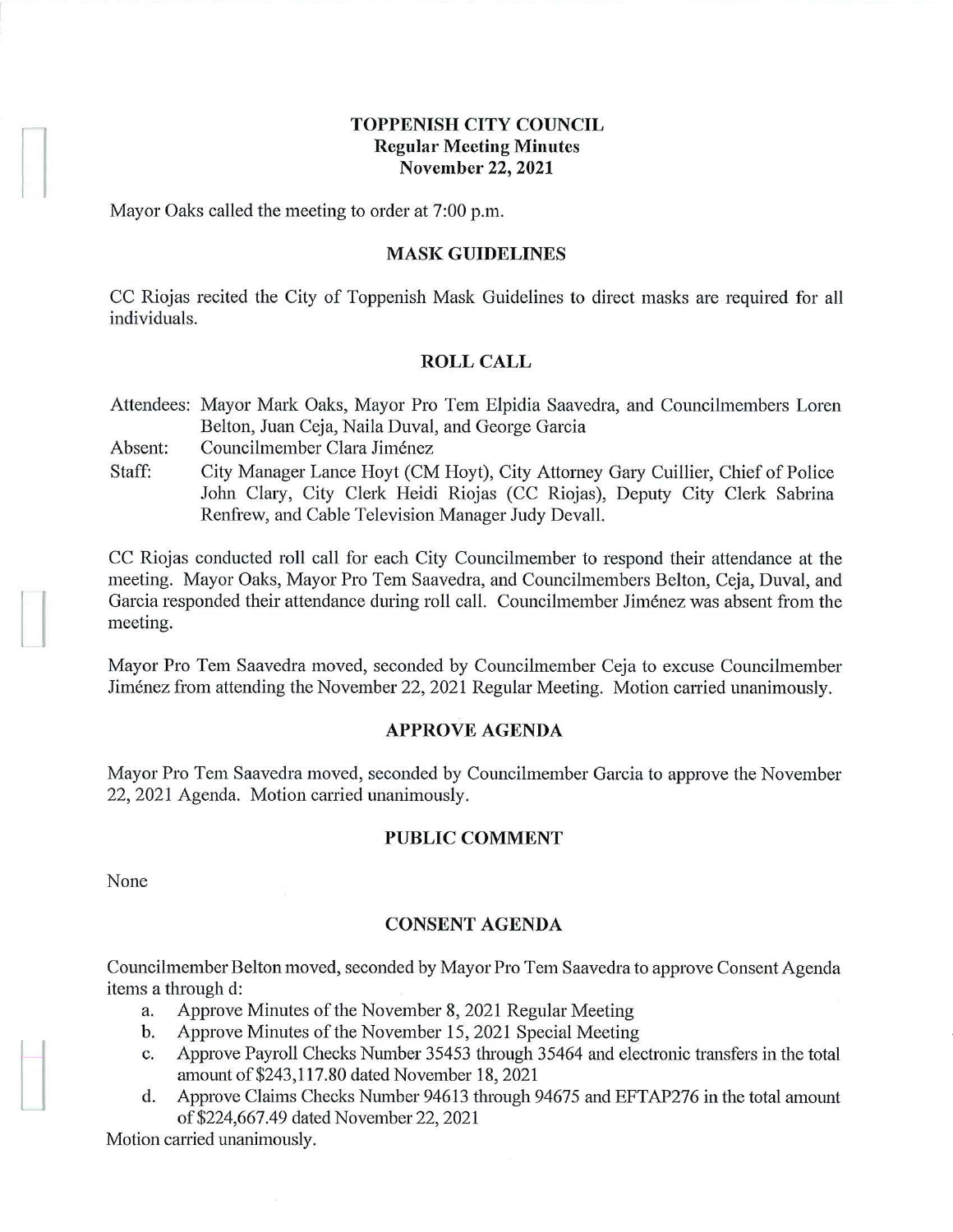### **NEW BUSINESS**

## **Resolution 2021-45: Designate Official Newspaper for 2022**

CC Riojas presented the reconunendation to approve Resolution 2021-45 designating the *Sunnyside Sun* as the Official Newspaper for 2022 and authorize the City Manager to sign the Bid and Contract for Official Newspaper.

Councilmember Duval moved, seconded by Councilmember Belton to approve Resolution 2021- 45. Motion carried unanimously.

## **Accept Public Defense Grant**

Mayor Pro Tem Saavedra moved, seconded by Councilmember Ceja to accept the terms of Public Defense Grant No. GRT22072. Motion carried unanimously.

# **Resolution 2021-46: Approve Local Agency Federal Aid Project Prospectus ad Local Agency Agreement Supplement for Jackson Street Extension Project**

Councilmember Belton moved, seconded by Councilmember Duval to approve Resolution 2021- 46. Motion carried unanimously.

# **Resolution 2021-47: Approve Interlocal Agreement with Sunnyside for Law Enforcement Communications/Dispatch Services**

Councilmember Duval moved, seconded by Councilmember Ceja to approve Resolution 2021-47. Motion carried unanimously.

## **COUNCIL MEETING REPORTS/COMMUNITY ANNOUNCEMENTS**

Councilmember Ceja had nothing to report.

Councilmember Garcia had nothing to report.

Councilmember Belton had nothing to report.

Councilmember Duval had nothing to report. She wished everyone a Happy Thanksgiving.

Mayor Pro Tem Saavedra wished "Happy Thanksgiving" to the community.

Mayor Oaks thanked the community for the successful Rodeo Auction and Dinner and the Lion's Club for cooking the steaks.

# **CITY MANAGER REPORT**

CM Hoyt reported on the following:

- December 6 Study Session consists of final hearing to adopt budget
- December 4 AWC Elected Officials' Essentials Training webinar